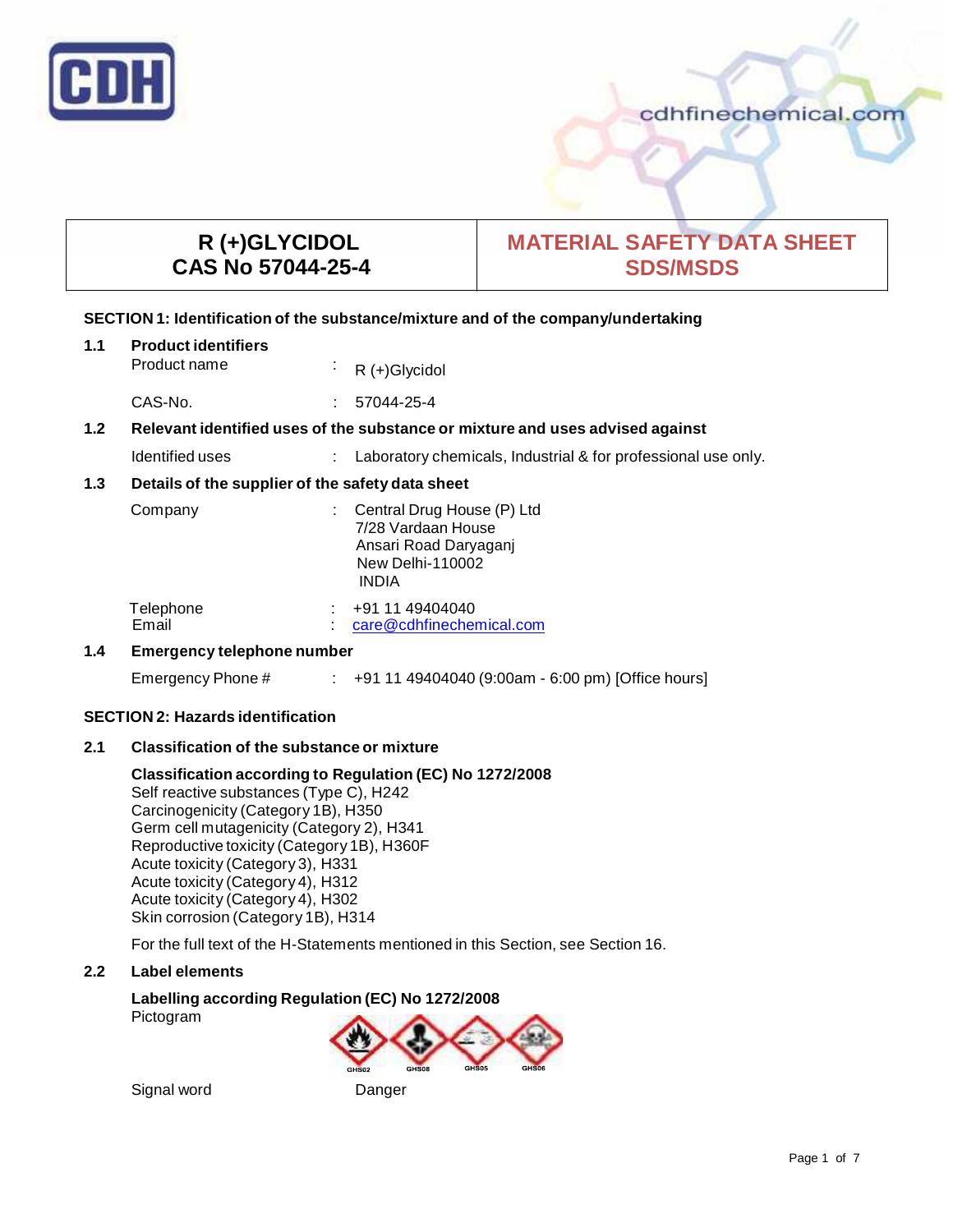| Hazard statement(s)        |                                                                     |
|----------------------------|---------------------------------------------------------------------|
| H <sub>3</sub> 14          | Causes severe skin burns and eye damage.                            |
| H <sub>242</sub>           | Heating may cause a fire.                                           |
| H <sub>302</sub>           | Harmful if swallowed.                                               |
| H <sub>3</sub> 12          | Harmful in contact with skin.                                       |
| H <sub>331</sub>           | Toxic if inhaled.                                                   |
| H <sub>341</sub>           | Suspected of causing genetic defects.                               |
| H <sub>350</sub>           | May cause cancer.                                                   |
| <b>H360F</b>               | May damage fertility.                                               |
| Precautionary statement(s) |                                                                     |
| P <sub>201</sub>           | Obtain special instructions before use.                             |
| P <sub>280</sub>           | Wear protective gloves/ protective clothing/ eye protection/face    |
|                            | protection.                                                         |
| $P305 + P351 + P338$       | IF IN EYES: Rinse cautiously with water for several minutes. Remove |
|                            | contact lenses, if present and easy to do. Continue rinsing.        |
| P310                       | Immediately call a POISON CENTER/doctor.                            |
| Supplemental Hazard        | none                                                                |
| <b>Statements</b>          |                                                                     |
|                            |                                                                     |

#### **2.3 Other hazards** - none

#### **SECTION 3: Composition/information on ingredients**

#### **3.1 Substances**

| Synonyms                                                      | $(R)-(+)$ -Oxirane-2-methanol                                               |  |
|---------------------------------------------------------------|-----------------------------------------------------------------------------|--|
| Formula<br>Molecular weight<br>CAS-No.<br>EC-No.<br>Index-No. | : $C_3H_6O_2$<br>$: 74.08$ g/mol<br>57044-25-4<br>404-660-4<br>603-143-00-2 |  |
|                                                               |                                                                             |  |

# **Hazardous ingredients according to Regulation (EC) No 1272/2008**

| (R)-(+)-Glycidol |              |                              |              |
|------------------|--------------|------------------------------|--------------|
| CAS-No.          | 57044-25-4   | Acute Tox. 4: Acute Tox. 2:  | $\leq$ 100 % |
| EC-No.           | 404-660-4    | Acute Tox. 4; Skin Corr. 1B; |              |
| Index-No.        | 603-143-00-2 | Muta. 2; Carc. 1B; Repr. 1B; |              |
|                  |              | H302, H330, H312, H314,      |              |
|                  |              | H341, H350, H360F            |              |

For the full text of the H-Statements mentioned in this Section, see Section 16.

#### **SECTION 4: First aid measures**

#### **4.1 Description of first aid measures**

#### **General advice**

Consult a physician. Show this safety data sheet to the doctor in attendance.

#### **If inhaled**

If breathed in, move person into fresh air. If not breathing, give artificial respiration. Consult a physician.

#### **In case of skin contact**

Take off contaminated clothing and shoes immediately. Wash off with soap and plenty of water. Consult a physician.

#### **In case of eye contact**

Rinse thoroughly with plenty of water for at least 15 minutes and consult a physician.

**Concentration**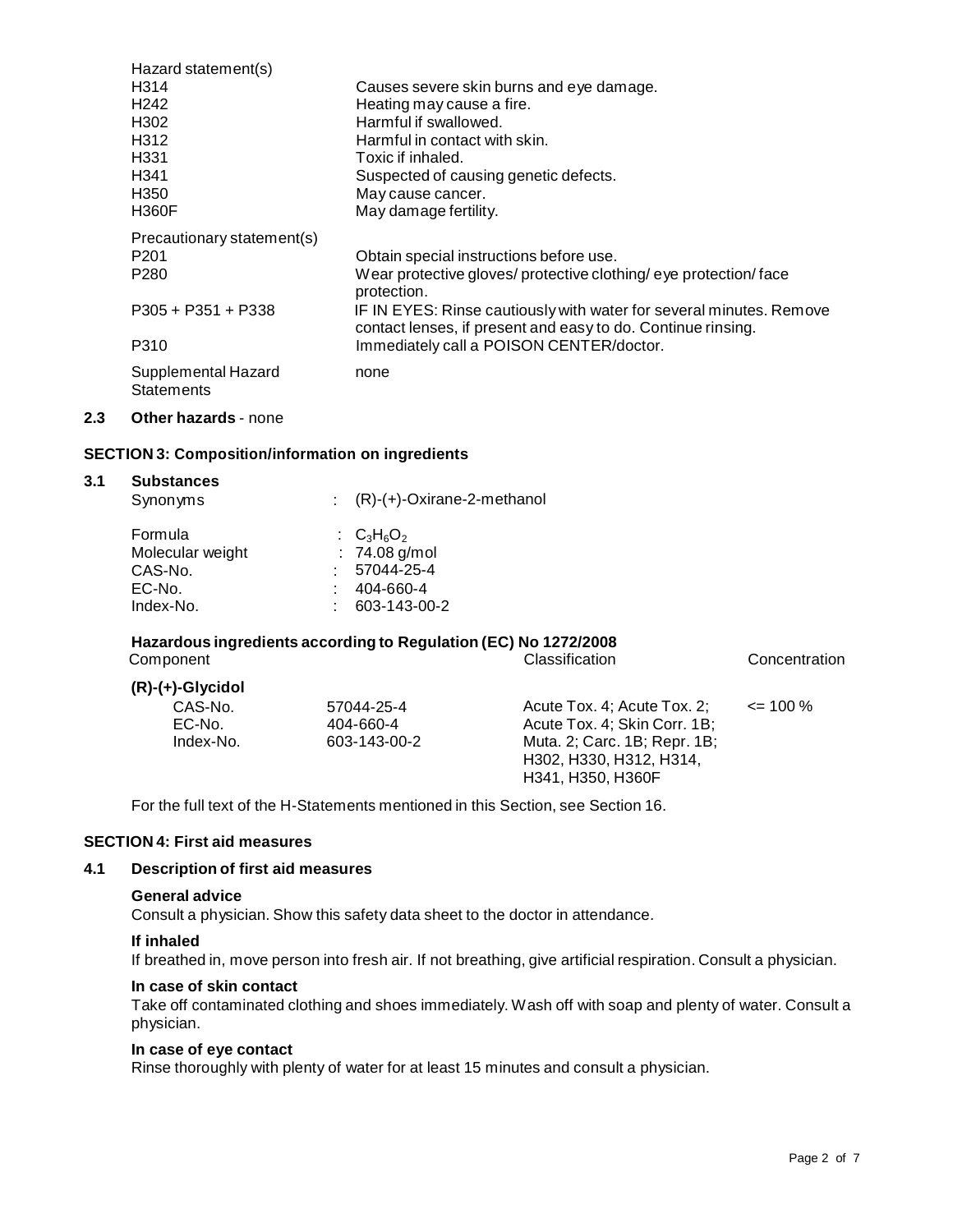#### **If swallowed**

Do NOT induce vomiting. Never give anything by mouth to an unconscious person. Rinse mouth with water. Consult a physician.

#### **4.2 Most important symptoms and effects, both acute and delayed**

The most important known symptoms and effects are described in the labelling (see section 2.2) and/or in section 11

**4.3 Indication of any immediate medical attention and special treatment needed** No data available

#### **SECTION 5: Firefighting measures**

#### **5.1 Extinguishing media**

#### **Suitable extinguishing media**

For small (incipient) fires, use media such as "alcohol" foam, dry chemica of water applied ineffective. Cool all affected containers with flooding

- **5.2 Special hazards arising from the substance ormixture** Carbon oxides
- **5.3 Advice for firefighters** Wear self-contained breathing apparatus for firefighting if necessary.

#### **5.4 Further information**

Use water spray to cool unopened containers.

#### **SECTION 6: Accidentalrelease measures**

#### **6.1 Personal precautions, protective equipment and emergency procedures**

Use personal protective equipment. Avoid breathing vapours, mist or gas. Ensure adequate ventilation. Remove all sources of ignition. Evacuate personnel to safe areas. Beware of vapours accumulating to form explosive concentrations. Vapours can accumulate in low areas. For personal protection see section 8.

#### **6.2 Environmental precautions**

Prevent further leakage or spillage if safe to do so. Do not let product enter drains.

#### **6.3 Methods and materials for containment and cleaning up**

Contain spillage, and then collect with an electrically protected vacuum cleaner or by wet-brushing and place in container for disposal according to local regulations (see section 13). Keep in suitable, closed containers for disposal.

#### **6.4 Reference to other sections**

For disposal see section 13.

#### **SECTION 7: Handling and storage**

#### **7.1 Precautions for safe handling**

Avoid exposure - obtain special instructions before use.Avoid contact with skin and eyes. Avoid inhalation of vapour or mist.

Keep away from sources of ignition - No smoking.Take measures to prevent the build up of electrostatic charge.

For precautions see section 2.2.

#### **7.2 Conditions for safe storage, including any incompatibilities**

Store in cool place. Keep container tightly closed in a dry and well-ventilated place. Containers which are opened must be carefully resealed and kept upright to prevent leakage.

Recommended storage temperature -20 °C

#### Moisture sensitive. Storage class (TRGS 510): Combustible liquids, toxic

#### **7.3 Specific end use(s)**

Apart from the uses mentioned in section 1.2 no other specific uses are stipulated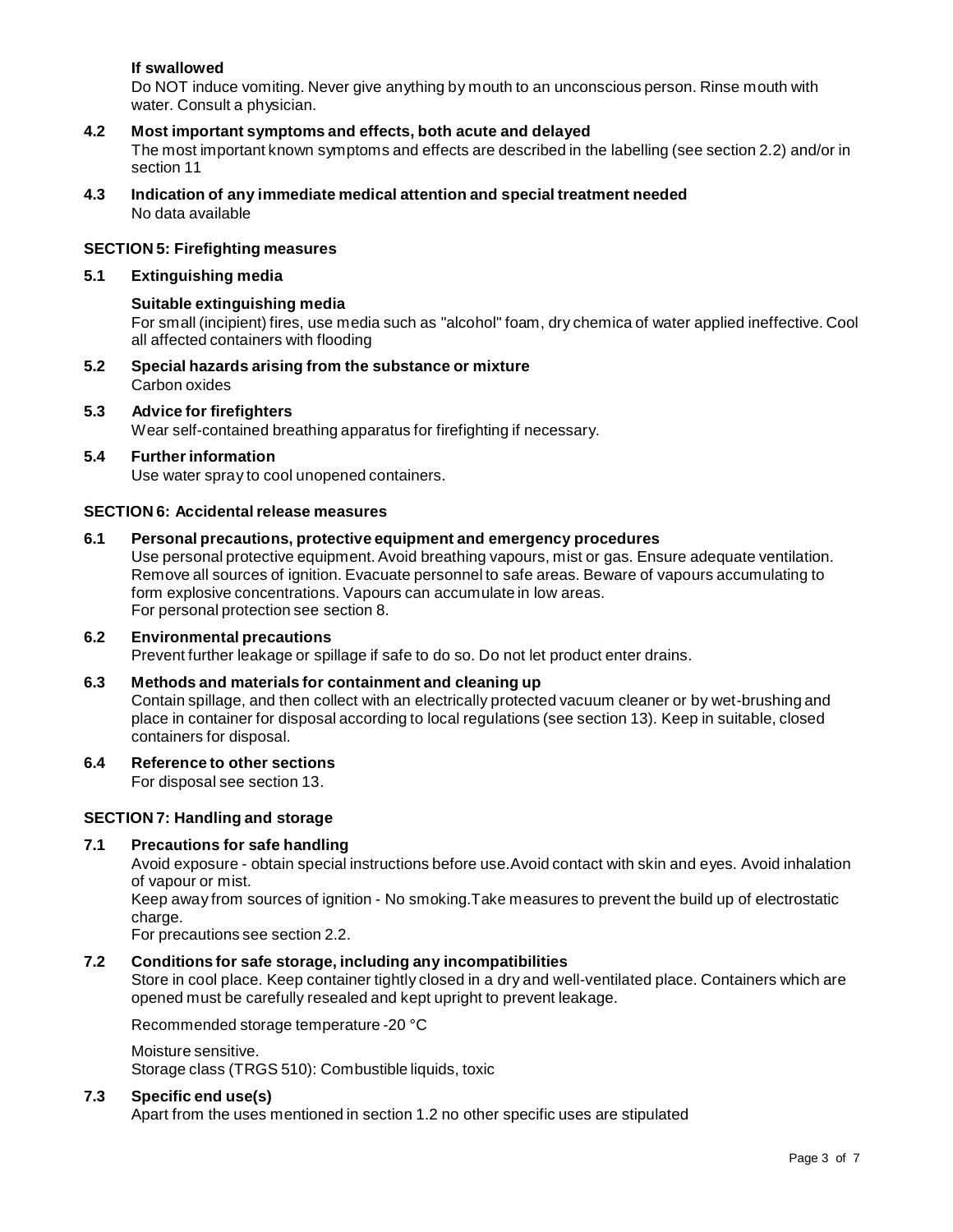#### **SECTION 8: Exposure controls/personal protection**

#### **8.1 Control parameters**

#### **8.2 Exposure controls**

#### **Appropriate engineering controls**

Handle in accordance with good industrial hygiene and safety practice. Wash hands before breaks and at the end of workday.

#### **Personal protective equipment**

#### **Eye/face protection**

Tightly fitting safety goggles. Faceshield (8-inch minimum). Use equipment for eye protection tested and approved under appropriate government standards such as NIOSH (US) or EN 166(EU).

#### **Skin protection**

Handle with gloves. Gloves must be inspected prior to use. Use proper glove removal technique (without touching glove's outer surface) to avoid skin contact with this product. Dispose of contaminated gloves after use in accordance with applicable laws and good laboratory practices. Wash and dry hands.

#### **Body Protection**

Complete suit protecting against chemicals, The type of protective equipment must be selected according to the concentration and amount of the dangerous substance at the specific workplace.

#### **Respiratory protection**

Where risk assessment shows air-purifying respirators are appropriate use (US) or type ABEK (EN 14387) respirator cartridges as a backup to enginee protection, use a full-face supplied air respirator. Use respirators and components tested and approved under appropriate government standards such as NIOSH (US) or CEN (EU).

#### **Control of environmental exposure**

Prevent further leakage or spillage if safe to do so. Do not let product enter drains.

#### **SECTION 9: Physical and chemical properties**

#### **9.1 Information on basic physical and chemical properties**

| a)<br>b) | Appearance<br>Odour                                | Form: clear, liquid<br>No data available |
|----------|----------------------------------------------------|------------------------------------------|
| c)       | Odour Threshold                                    | No data available                        |
| d)       | рH                                                 | No data available                        |
| e)       | Melting point/freezing<br>point                    | No data available                        |
| f)       | Initial boiling point and<br>boiling range         | 56 - 57 °C at 15 hPa - lit.              |
| g)       | Flash point                                        | 66 °C - closed cup                       |
| h)       | <b>Evaporation rate</b>                            | No data available                        |
| i)       | Flammability (solid, gas)                          | No data available                        |
| j)       | Upper/lower<br>flammability or<br>explosive limits | No data available                        |
| k)       | Vapour pressure                                    | 1 mmHg at 20 °C                          |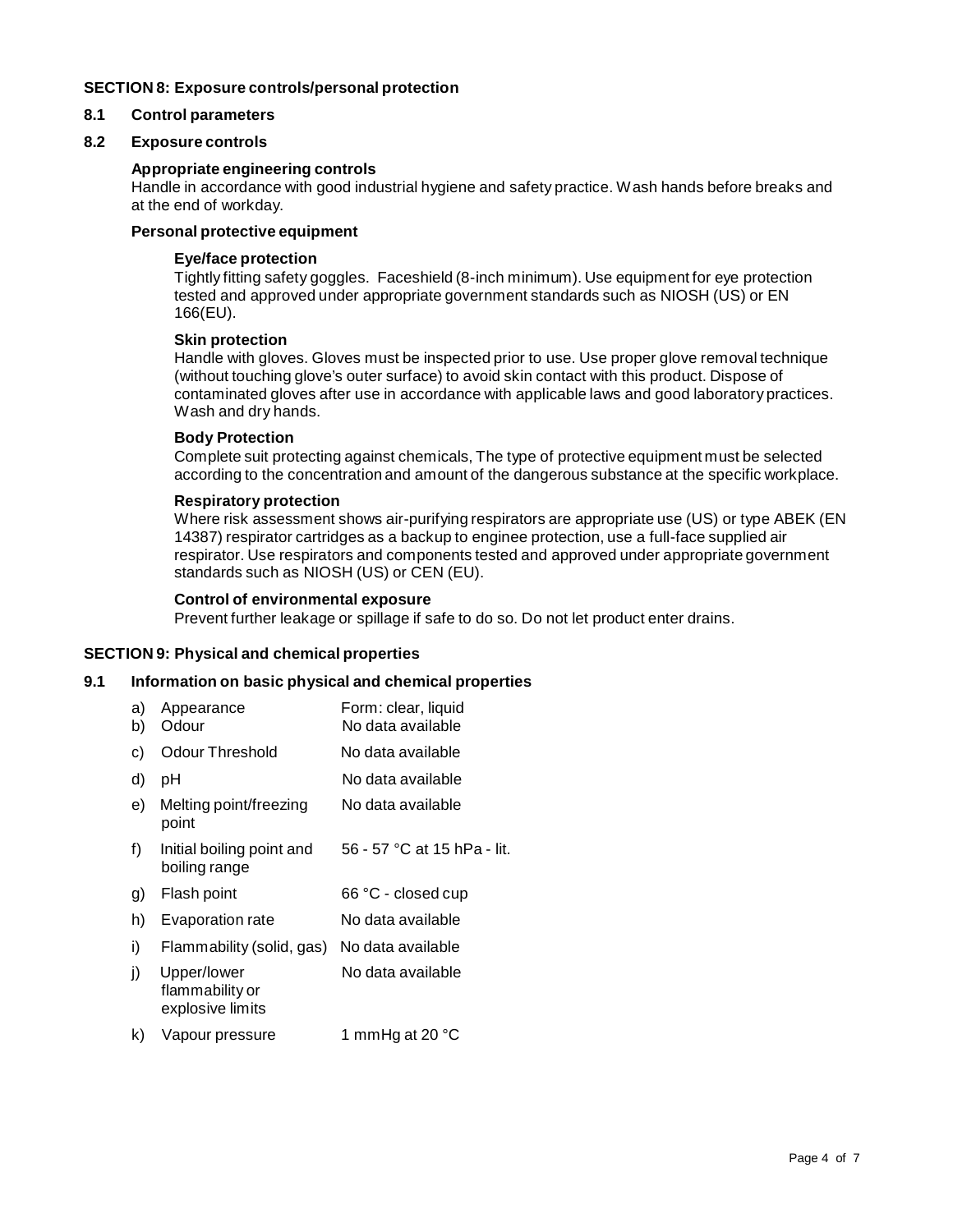|      | I)                                                                                                                                                                                                                   | Vapour density                               | $2.56 - (Air = 1.0)$           |
|------|----------------------------------------------------------------------------------------------------------------------------------------------------------------------------------------------------------------------|----------------------------------------------|--------------------------------|
|      |                                                                                                                                                                                                                      | m) Relative density                          | 1.116 g/cm3 at 20 $^{\circ}$ C |
|      | n)                                                                                                                                                                                                                   | Water solubility                             | No data available              |
|      | O)                                                                                                                                                                                                                   | Partition coefficient: n-<br>octanol/water   | No data available              |
|      | p)                                                                                                                                                                                                                   | Auto-ignition<br>temperature                 | No data available              |
|      | q)                                                                                                                                                                                                                   | Decomposition<br>temperature                 | No data available              |
|      | r)                                                                                                                                                                                                                   | Viscosity                                    | No data available              |
|      | s)                                                                                                                                                                                                                   | <b>Explosive properties</b>                  | No data available              |
|      | t)                                                                                                                                                                                                                   | Oxidizing properties                         | No data available              |
| 9.2  |                                                                                                                                                                                                                      | Other safety information                     |                                |
|      |                                                                                                                                                                                                                      | Relative vapour density                      | $2.56 - (Air = 1.0)$           |
|      |                                                                                                                                                                                                                      | <b>SECTION 10: Stability and reactivity</b>  |                                |
| 10.1 | <b>Reactivity</b><br>No data available                                                                                                                                                                               |                                              |                                |
| 10.2 | <b>Chemical stability</b><br>Stable under recommended storage conditions.                                                                                                                                            |                                              |                                |
| 10.3 | Possibility of hazardous reactions<br>No data available                                                                                                                                                              |                                              |                                |
| 10.4 | <b>Conditions to avoid</b><br>Heat, flames and sparks.                                                                                                                                                               |                                              |                                |
| 10.5 | Incompatible materials<br>Strong acids, Strong bases, Heavy metals, Heavy metal salts                                                                                                                                |                                              |                                |
| 10.6 | <b>Hazardous decomposition products</b><br>Hazardous decomposition products formed under fire conditions. - Carbon oxides<br>Other decomposition products - No data available<br>In the event of fire: see section 5 |                                              |                                |
|      |                                                                                                                                                                                                                      | <b>SECTION 11: Toxicological information</b> |                                |
| 11.1 |                                                                                                                                                                                                                      | Information on toxicological effects         |                                |

**Acute toxicity** LD50 Oral - Rat - 420 mg/kg((R)-(+)-Glycidol) LD50 Dermal - Rabbit - 1,980 mg/kg((R)-(+)-Glycidol)

#### **Skin corrosion/irritation** No data available((R)-(+)-Glycidol)

**Serious eye damage/eye irritation** No data available $((\overline{R})-(+)$ -Glycidol)

**Respiratory orskin sensitisation** No data available((R)-(+)-Glycidol)

### **Germ cell mutagenicity**

In vitro tests showed mutagenic effects((R)-(+)-Glycidol)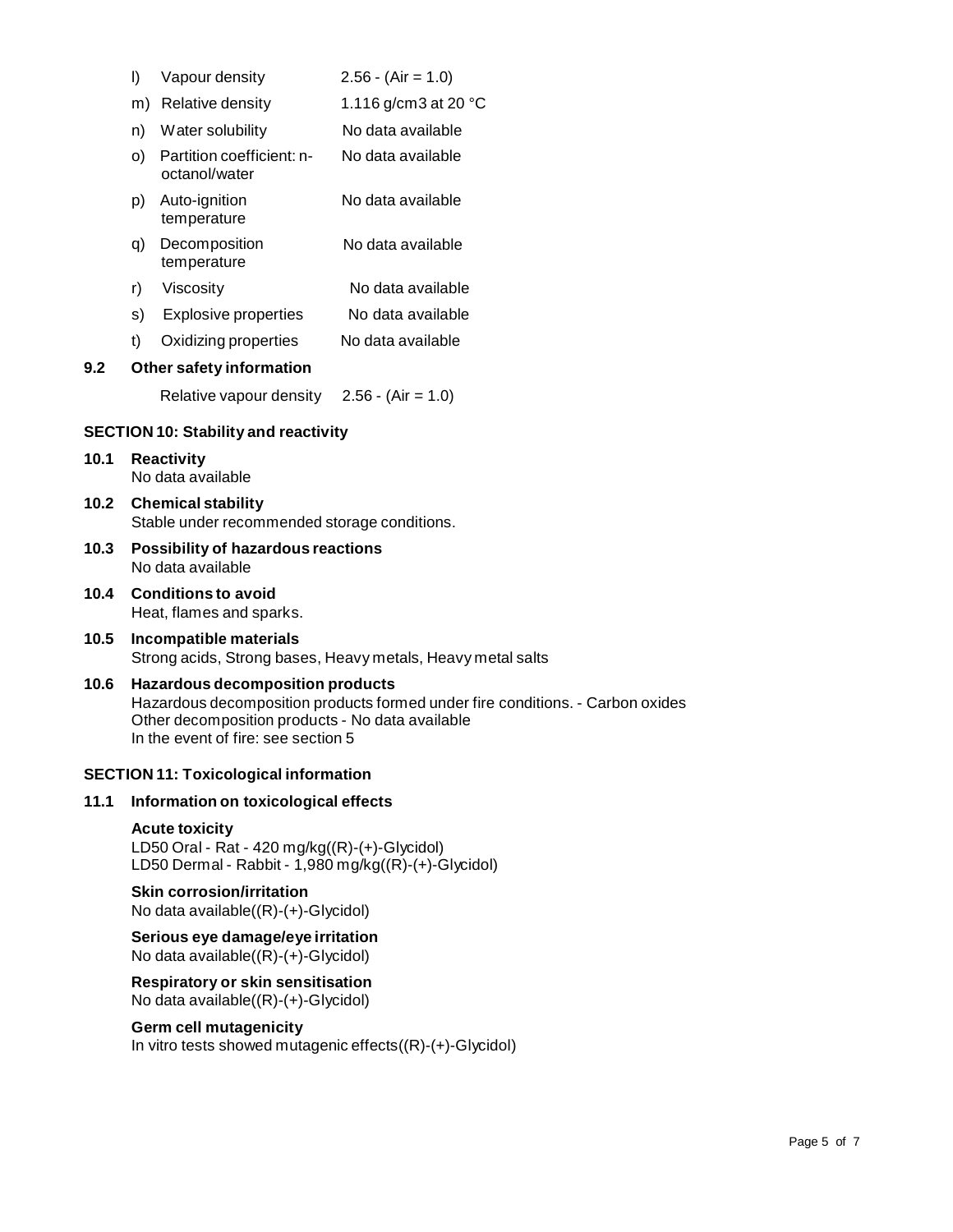Hamster((R)-(+)-Glycidol) Lungs Sister chromatid exchange  $((R)-(+)$ -Glycidol) Mouse Cytogenetic analysis  $((R)-(+)$ -Glycidol) Mouse Sister chromatid exchange

#### **Carcinogenicity**

This product is or contains a component that has been reported to be possi classification.((R)-(+)-Glycidol) Possible human carcinogen((R)-(+)-Glycidol)

IARC: No component of this product present at levels greater than or equal to 0.1% is identified as probable, possible or confirmed human carcinogen by IARC.

#### **Reproductive toxicity**

Presumed human reproductive toxicant((R)-(+)-Glycidol)

Overexposure may cause reproductive disorder(s) based on tests with laboratory animals.((R)-(+)-Glycidol)

**Specific target organ toxicity - single exposure** No data available((R)-(+)-Glycidol)

**Specific target organ toxicity - repeated exposure** No data available

**Aspiration hazard** No data available((R)-(+)-Glycidol)

**Additional Information**

RTECS: RR0508000

Material is extremely destructive to tissue of the mucous membranes and upper respiratory tract, eyes, and skin., Cough, Shortness of breath, Headache, Nausea((R)-(+)-Glycidol) To the best of our knowledge, the chemical, physical, and toxicological properties have not been thoroughly investigated.((R)-(+)-Glycidol)

#### **SECTION 12: Ecological information**

- **12.1 Toxicity** No data available
- **12.2 Persistence and degradability** No data available
- **12.3 Bioaccumulative potential** No data available
- **12.4 Mobility in soil** No data available((R)-(+)-Glycidol)
- **12.5 Results of PBT and vPvB assessment**

PBT/vPvB assessment not available as chemical safety assessment not required/not conducted

#### **12.6 Other adverse effects**

No data available